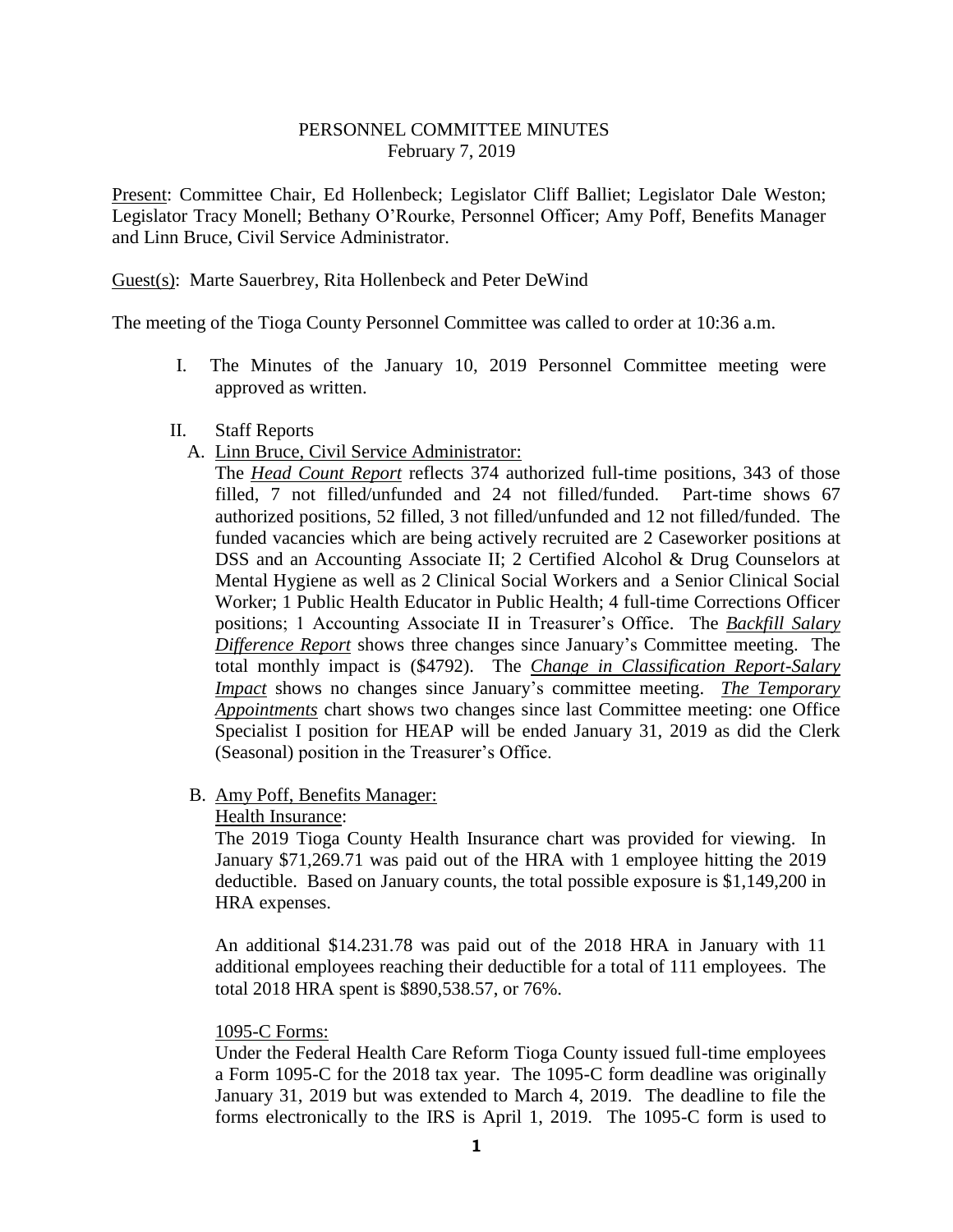indicate if full-time employees were offered health insurance coverage. Those employees who carry the insurance will be issued a 1095-B form from Excellus Blue Cross Blue Shield.

# Deferred Compensation:

Nationwide Retirement Solutions is our current deferred compensation provider, 457 plan. There is a resolution to extend the contract with Nationwide Retirement for one additional year, March 8, 2019 through March 8, 2020. We will then be required to go through the formal bid process to select the provider as of March 2020.

### Retiree Health Insurance:

Legislator Balliet indicated he will not offer input on this topic, as he has a personal conflict. The Benefits Manager presented a variety of statistics regarding retiree health insurance such as: the number of retirees with Classic Blue Coverage; the number of retirees in Sections A, B and C of the Policy as well as number of active employees that will fall in those sections upon retirement; current contribution rates. The Personnel Committee will consider this information and whether any changes are needed for 2020.

# C. Bethany O'Rourke, Personnel Officer

### Budget Tracking Report:

The budget tracking report as of February 6, 2019 was displayed for review. It was explained that the reason 95% of the Advertising account has already been spent is that a transfer of \$2,750 out of that account went to the Employee Recognition Program, as happens each January.

- III. Old Business: None
- IV. New Business:

2018 Annual Report: The Personnel Officer displayed a copy of the 2018 Annual Report submitted to the Legislative Office, and highlighted the following: there are 1525 classified positions amongst all public entities in Tioga County; 75 examinations were held in which 331 candidates participated; 18 employees retired from Tioga County in 2018; Tioga County's provisional rate is 3.4%, as compared to the Statewide average of 4.8%.

2020-2023 Salaries for County Clerk and Sheriff: The salaries for the next term for County Clerk and Sheriff need to be determined. Bethany had provided the Legislature with calculations based on different methodologies for consideration; there were some questions so Bethany reviewed the spreadsheet and explained the different calculations. Conversation to be continued at this afternoon's Work Session.

V. Resolutions:

Authorize Position Reclassification and Appointment (Public Defender): This reclassifies the part-time position of Secretary to the Public Defender to part-time Paralegal effective February 16, 2019.